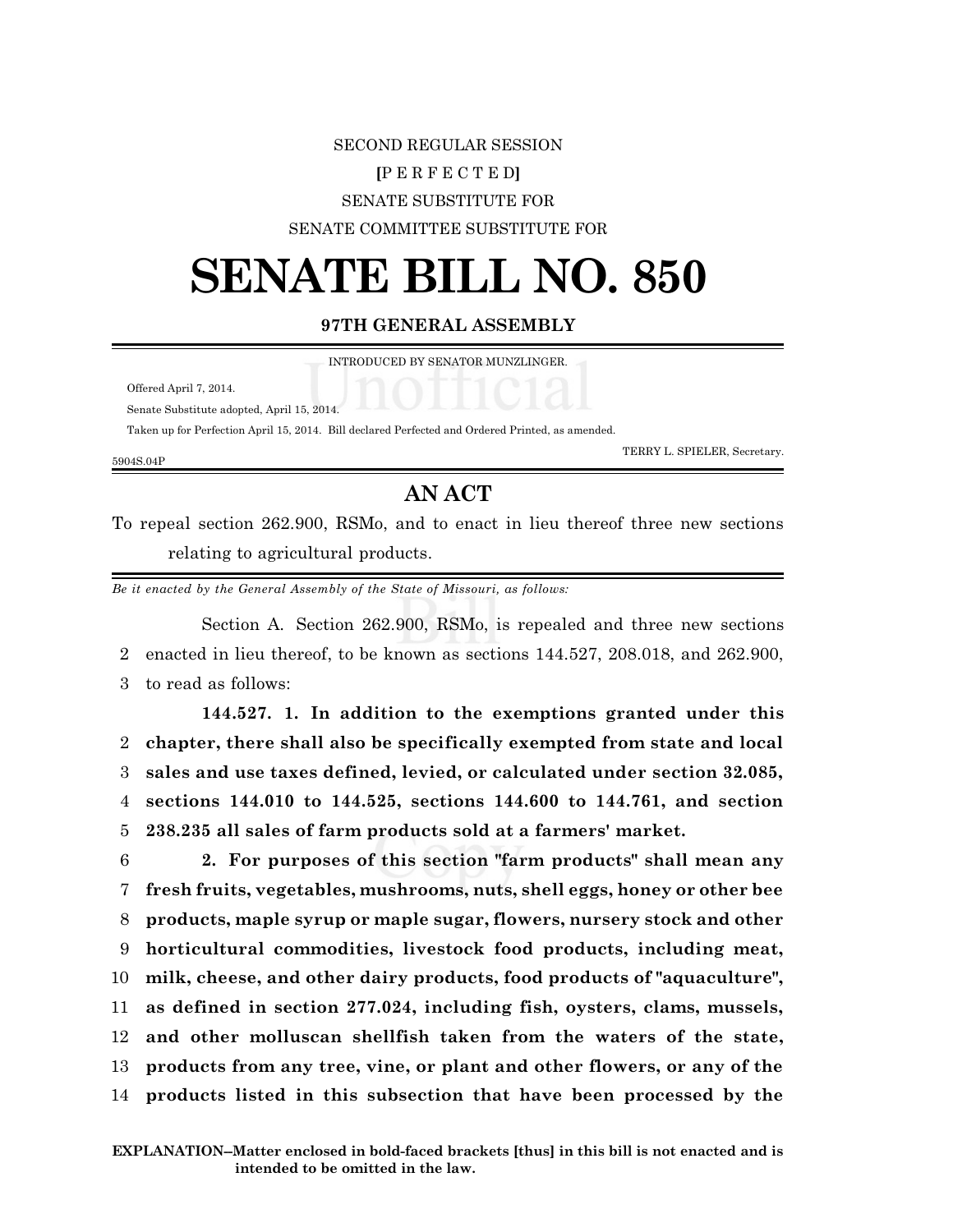SS SCS SB 850 2

 **participating farmer, including, but not limited to, baked goods made with farm products.**

 **3. For purposes of this section "farmers' market" shall mean an individual farmer or a cooperative or nonprofit enterprise or association that consistently occupies a given site throughout the season, which operates principally as a common marketplace for an individual farmer or a group of farmers to sell farm products directly to consumers, and where the products sold are produced by the participating farmers with the sole intent and purpose of generating a portion of household income.**

 **4. The provisions of this section do not apply to any person or entity with estimated total annual sales of twenty-five thousand dollars or more from participating in farmers' markets.**

**208.018. 1. Subject to federal approval, the department of social services shall establish a pilot program for the purpose of providing Supplemental Nutrition Assistance Program (SNAP) participants with access and the ability to afford fresh food when purchasing fresh food at farmers' markets. Under the pilot program, such participants shall be able to:**

 **(1) Purchase fresh fruit, vegetables, meat, fish, poultry, eggs, and honey with SNAP benefits with an electronic benefit transfer (EBT) card; and**

 **(2) Receive a dollar-for-dollar match for every SNAP dollar spent at a participating farmer's market or vending urban agricultural zone as defined in section 262.900 in an amount up to ten dollars per week whenever the participant purchases fresh food with an EBT card.**

 **2. Purchases of approved fresh food by SNAP participants under this section shall automatically trigger matching funds reimbursement into the vendor accounts by the department.**

 **3. The funding of this pilot program shall be subject to appropriation. In addition to appropriations from the general assembly, the department may apply for available grants and shall be able to accept other gifts, grants, and donations to develop and maintain the program.**

 **4. The department shall promulgate rules setting forth the procedures and methods of implementing this section. Any rule or portion of a rule, as that term is defined in section 536.010, that is**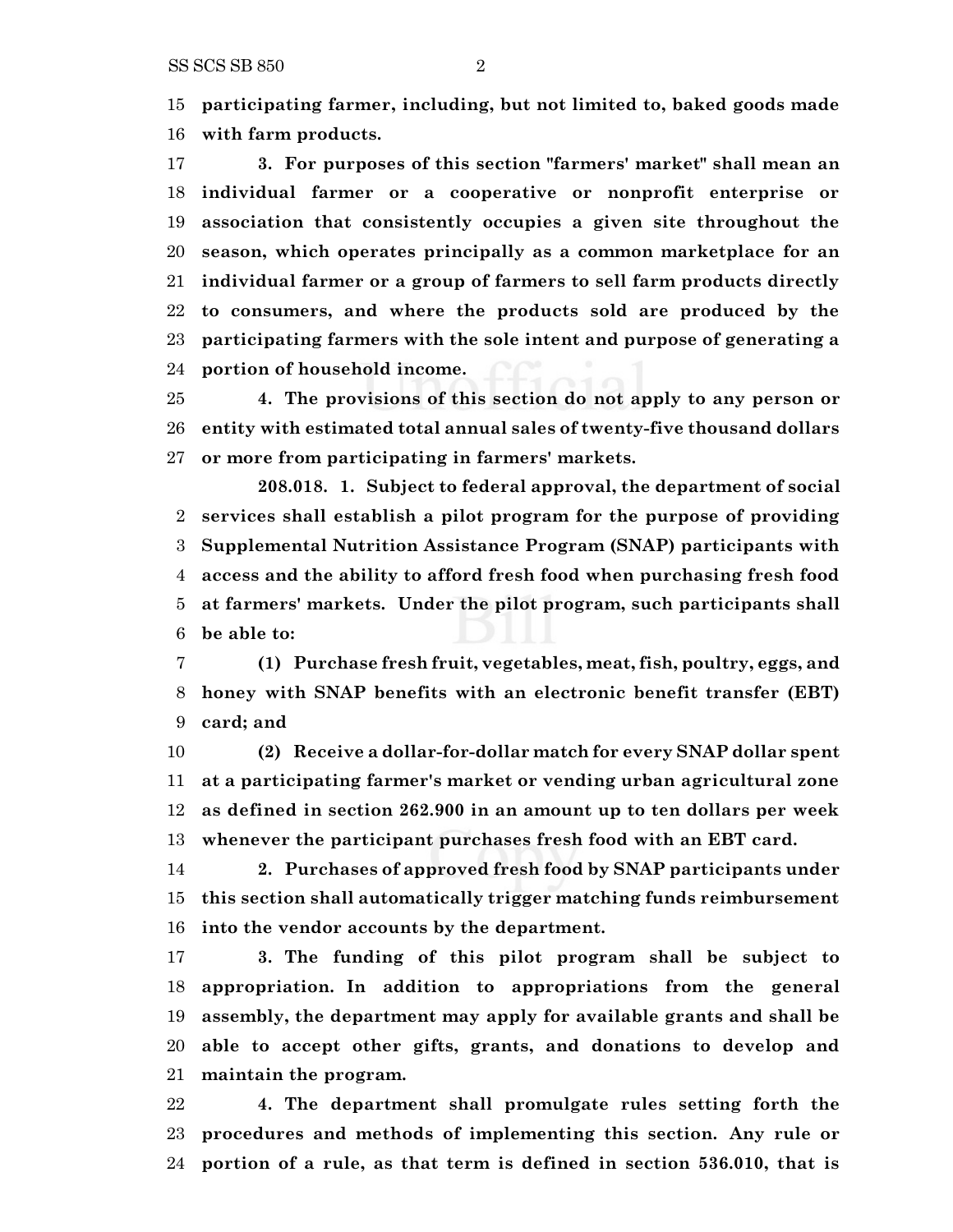**created under the authority delegated in this section shall become effective only if it complies with and is subject to all of the provisions of chapter 536 and, if applicable, section 536.028. This section and chapter 536 are nonseverable and if any of the powers vested with the general assembly pursuant to chapter 536 to review, to delay the effective date, or to disapprove and annul a rule are subsequently held unconstitutional, then the grant of rulemaking authority and any rule proposed or adopted after August 28, 2014, shall be invalid and void.**

**5. Pursuant to section 23.253 of the Missouri sunset act:**

 **(1) The provisions of this section shall sunset automatically six years after the effective date of this section unless reauthorized by an act of the general assembly; and**

 **(2) If such program is reauthorized, the program authorized under this section shall sunset automatically twelve years after the effective date of the reauthorization of this section; and**

 **(3) This section shall terminate on September first of the calendar year immediately following the calendar year in which the program authorized under this section is sunset.**

262.900. 1. As used in this section, the following terms mean:

 (1) "Agricultural products", an agricultural, horticultural, viticultural, or vegetable product, growing of grapes that will be processed into wine, bees, honey, fish or other aquacultural product, planting seed, livestock, a livestock product, a forestry product, poultry or a poultry product, either in its natural or processed state, that has been produced, processed, or otherwise had value added to it in this state;

 (2) "Blighted area", that portion of the city within which the legislative authority of such city determines that by reason of age, obsolescence, inadequate, or outmoded design or physical deterioration have become economic and social liabilities, and that such conditions are conducive to ill health, transmission of disease, crime or inability to pay reasonable taxes;

(3) "Department", the department of agriculture;

 (4) "Domesticated animal", cattle, calves, sheep, swine, ratite birds including but not limited to ostrich and emu, llamas, alpaca, buffalo, elk documented as obtained from a legal source and not from the wild, goats, or horses, other equines, or rabbits raised in confinement for human consumption; (5) "Grower UAZ", a type of UAZ: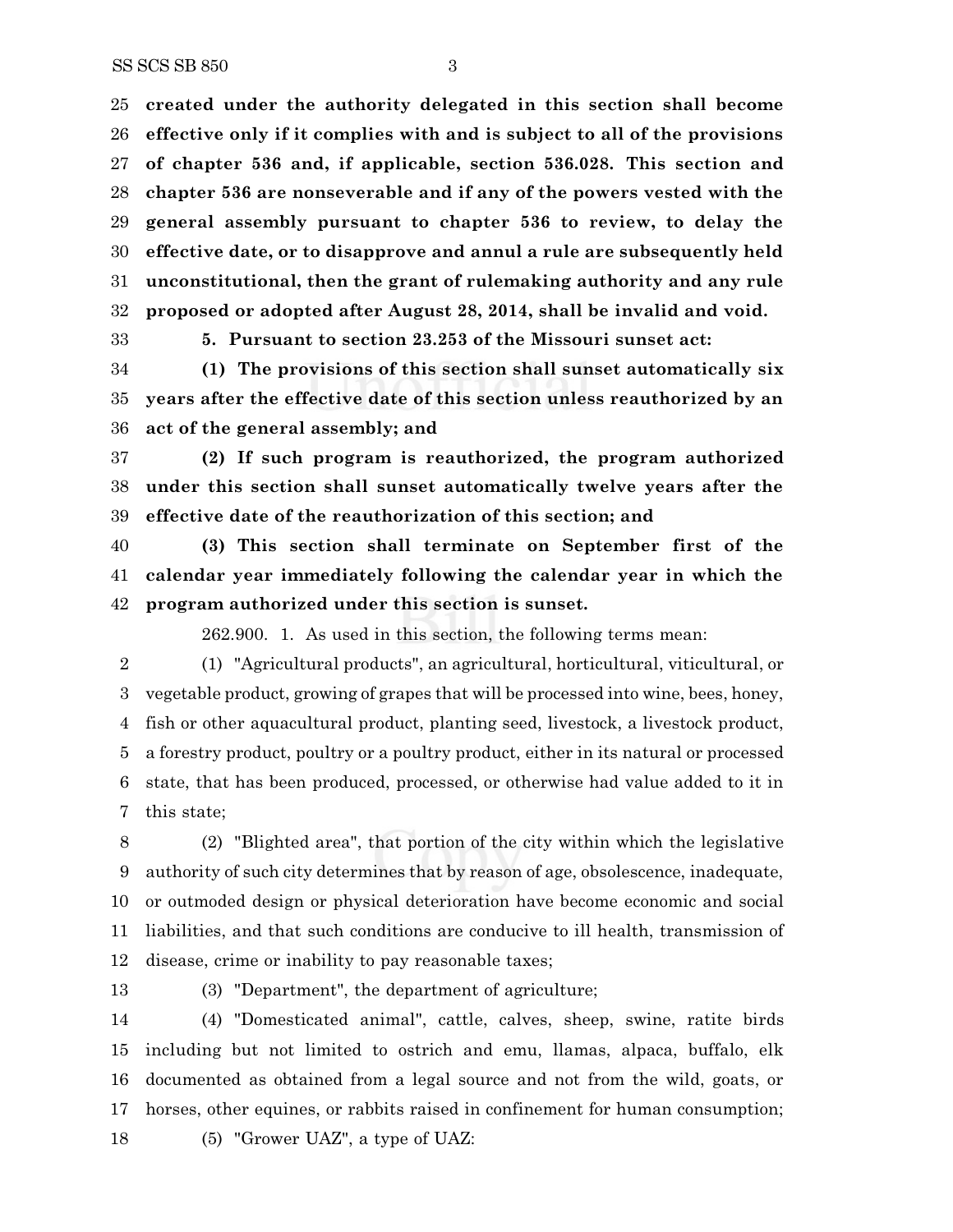(a) That can either grow produce, raise livestock, or produce other value-added agricultural products;

 (b) That does not exceed fifty laying hens, six hundred fifty broiler chickens, or thirty domesticated animals;

 (6) "Livestock", cattle, calves, sheep, swine, ratite birds including but not limited to ostrich and emu, aquatic products as defined in section 277.024, llamas, alpaca, buffalo, elk documented as obtained from a legal source and not from the wild, goats, or horses, other equines, or rabbits raised in confinement for human consumption;

 (7) "Locally grown", a product that was grown or raised in the same county or city not within a county in which the UAZ is located or in an adjoining county or city not within a county. For a product raised or sold in a city not within a county, locally grown also includes an adjoining county with a charter form of government with more than nine hundred fifty thousand inhabitants and those adjoining said county;

(8) "Processing UAZ", a type of UAZ:

 (a) That processes livestock **[**or**],** poultry**, or produce** for human consumption;

(b) That meets federal and state processing laws and standards;

(c) Is a qualifying small business approved by the department;

 (9) "Meat", any edible portion of livestock or poultry carcass or part thereof;

 (10) "Meat product", anything containing meat intended for or capable of use for human consumption, which is derived, in whole or in part, from livestock or poultry;

 (11) **"Mobile unit", the same as motor vehicle as defined in section 301.010;**

 **(12)** "Poultry", any domesticated bird intended for human consumption; **[**(12)**] (13)** "Qualifying small business", those enterprises which are established within an Urban Agricultural Zone subsequent to its creation, and which meet the definition established for the Small Business Administration and set forth in Section 121.301 of Part 121 of Title 13 of the Code of Federal

Regulations;

 **[**(13)**] (14)** "Value-added agricultural products", any product or products that are the result of:

(a) Using an agricultural product grown in this state to produce a meat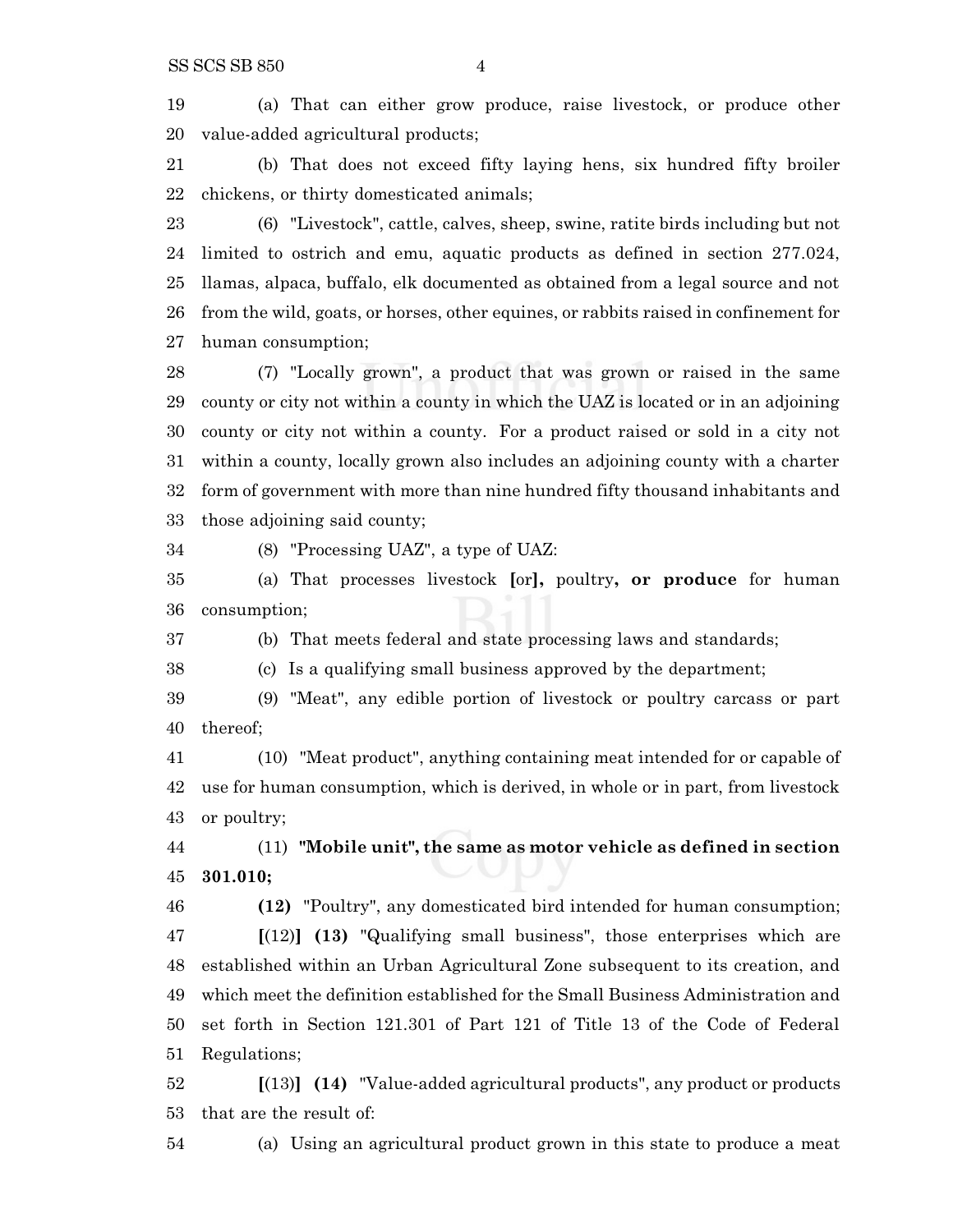or dairy product in this state;

 (b) A change in the physical state or form of the original agricultural product;

 (c) An agricultural product grown in this state which has had its value enhanced by special production methods such as organically grown products; or

 (d) A physical segregation of a commodity or agricultural product grown in this state that enhances its value such as identity preserved marketing systems;

 **[**(14)**] (15)** "Urban agricultural zone" or "UAZ", a zone within a metropolitan statistical area as defined by the United States Office of Budget and Management that has one or more of the following entities that is a qualifying small business and approved by the department, as follows:

 (a) Any organization or person who grows produce or other agricultural products;

(b) Any organization or person that raises livestock or poultry;

(c) Any organization or person who processes livestock or poultry;

 (d) Any organization that sells at a minimum seventy-five percent locally grown food;

**[**(15)**] (16)** "Vending UAZ", a type of UAZ:

 (a) That sells produce, meat, or value-added locally grown agricultural goods;

 (b) That is able to accept food stamps under the provisions of the Supplemental Nutrition Assistance Program as a form of payment; and

 (c) Is a qualifying small business that is approved by the department for an UAZ vendor license.

 2. (1) A person or organization shall submit to any incorporated municipality an application to develop an UAZ on a blighted area of land. Such application shall demonstrate or identify on the application:

 (a) If the person or organization is a grower UAZ, processing UAZ, vending UAZ, or a combination of all three types of UAZs provided in this paragraph, in which case the person or organization shall meet the requirements of each type of UAZ in order to qualify;

(b) The number of jobs to be created;

(c) The types of products to be produced; and

 (d) If applying for a vending UAZ, the ability to accept food stamps under the provisions of the Supplemental Nutrition Assistance Program if selling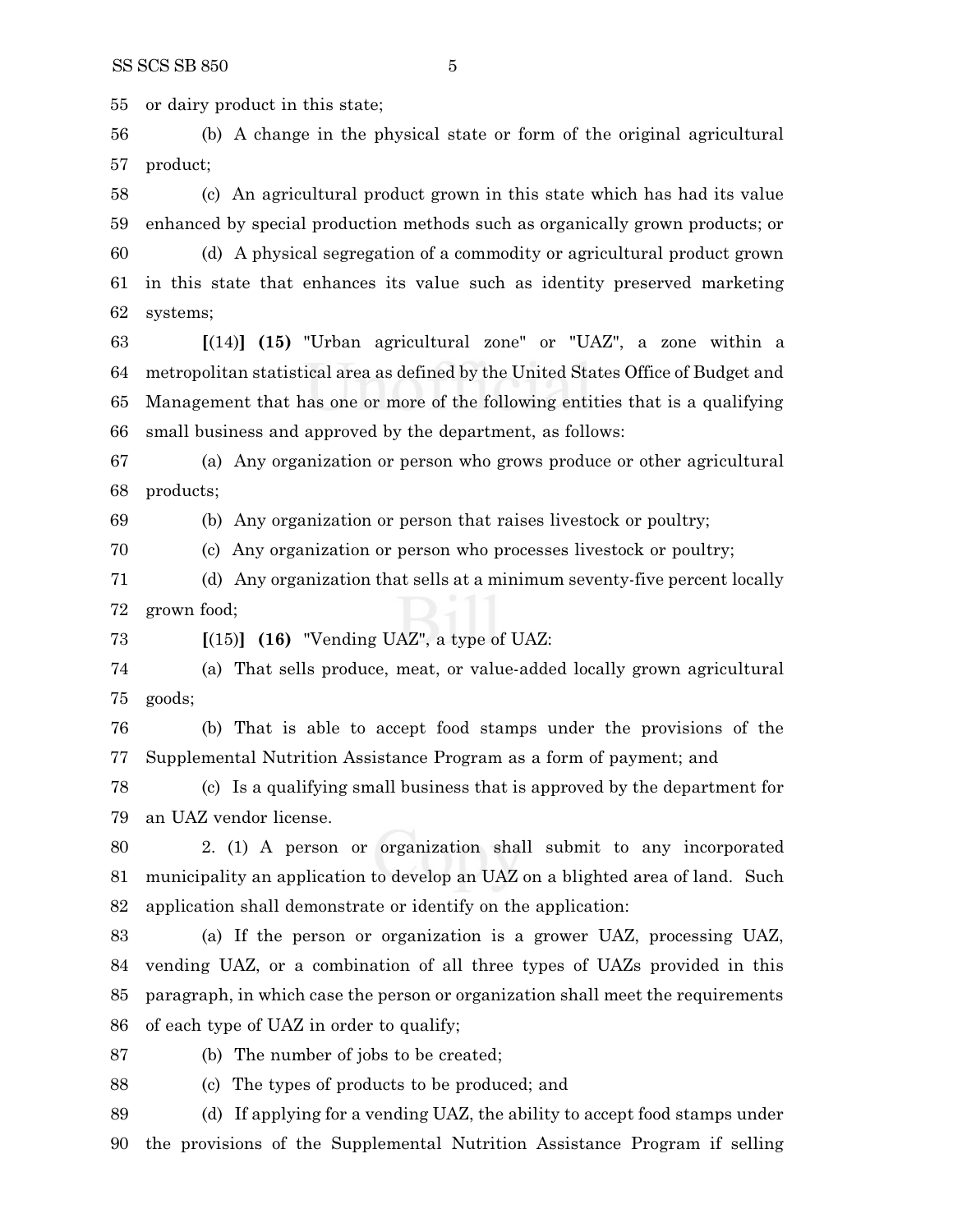products to consumers.

 (2) A municipality shall review and modify the application as necessary before either approving or denying the request to establish an UAZ.

 (3) Approval of the UAZ by such municipality shall be reviewed five and ten years after the development of the UAZ. After twenty-five years, the UAZ shall dissolve.

 If the municipality finds during its review that the UAZ is not meeting the requirements set out in this section, the municipality may dissolve the UAZ.

 3. The governing body of any municipality planning to seek designation of an urban agricultural zone shall establish an urban agricultural zone board. The number of members on the board shall be seven. One member of the board shall be appointed by the school district or districts located within the area proposed for designation of an urban agricultural zone. Two members of the board shall be appointed by other affected taxing districts. The remaining four members shall be chosen by the chief elected officer of the municipality. The four members chosen by the chief elected officer of the municipality shall all be residents of the county or city not within a county in which the UAZ is to be located, and at least one of such four members shall have experience in or represent organizations associated with sustainable agriculture, urban farming, community gardening, or any of the activities or products authorized by this section for UAZs.

 4. The school district member and the two affected taxing district members shall each have initial terms of five years. Of the four members appointed by the chief elected official, two shall have initial terms of four years, and two shall have initial terms of three years. Thereafter, members shall serve terms of five years. Each member shall hold office until a successor has been appointed. All vacancies shall be filled in the same manner as the original appointment. For inefficiency or neglect of duty or misconduct in office, a member of the board may be removed by the applicable appointing authority.

 5. A majority of the members shall constitute a quorum of such board for the purpose of conducting business and exercising the powers of the board and for all other purposes. Action may be taken by the board upon a vote of a majority of the members present.

 6. The members of the board annually shall elect a chair from among the members.

7. The role of the board shall be to conduct the activities necessary to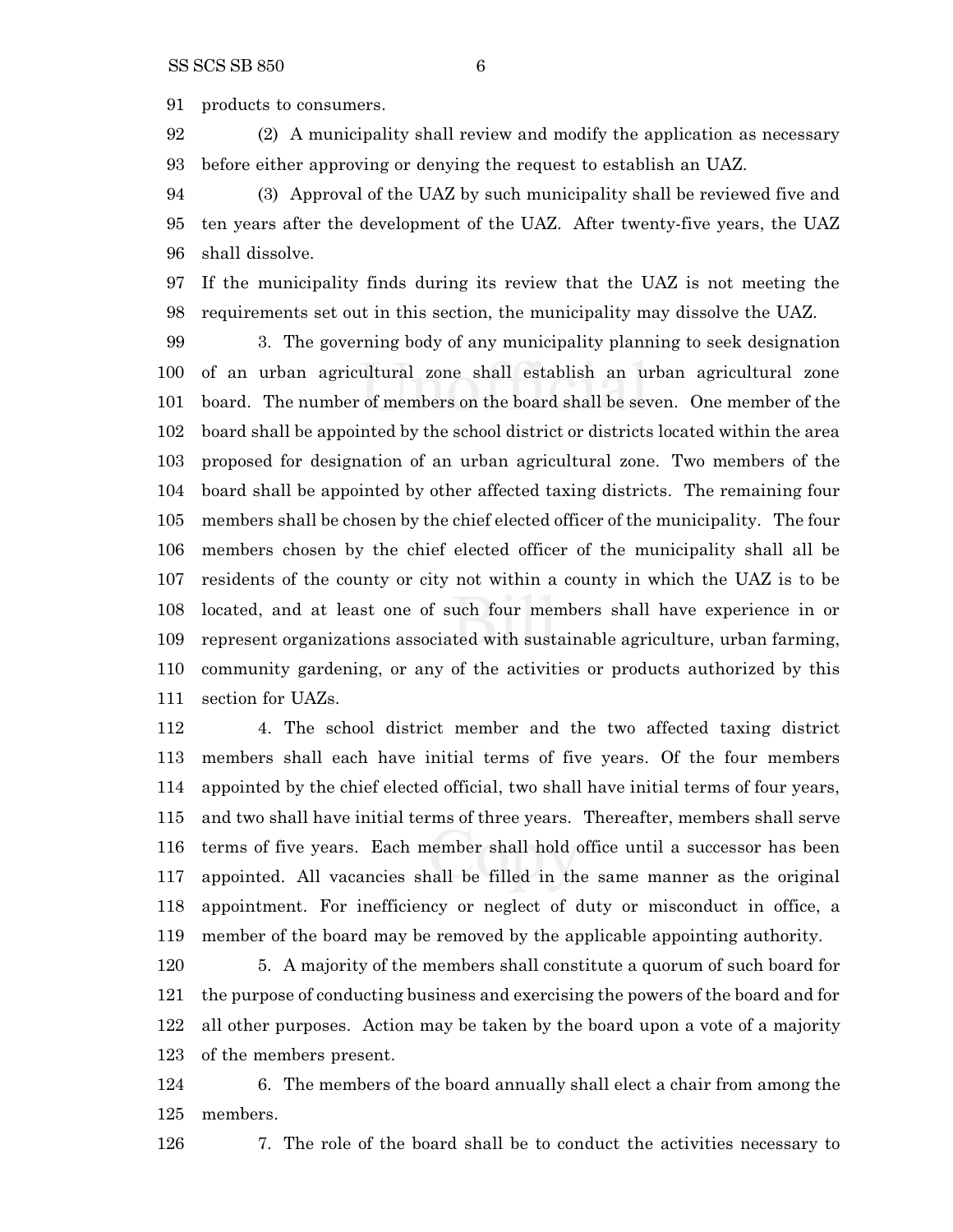advise the governing body on the designation of an urban agricultural zone and any other advisory duties as determined by the governing body. The role of the board after the designation of an urban agricultural zone shall be review and assessment of zone activities.

 8. Prior to the adoption of an ordinance proposing the designation of an urban agricultural zone, the urban agricultural board shall fix a time and place for a public hearing and notify each taxing district located wholly or partially within the boundaries of the proposed urban agricultural zone. The board shall send, by certified mail, a notice of such hearing to all taxing districts and political subdivisions in the area to be affected and shall publish notice of such hearing in a newspaper of general circulation in the area to be affected by the designation at least twenty days prior to the hearing but not more than thirty days prior to the hearing. Such notice shall state the time, location, date, and purpose of the hearing. At the public hearing any interested person or affected taxing district may file with the board written objections to, or comments on, and may be heard orally in respect to, any issues embodied in the notice. The board shall hear and consider all protests, objections, comments, and other evidence presented at the hearing. The hearing may be continued to another date without further notice other than a motion to be entered upon the minutes fixing the time and place of the subsequent hearing.

 9. Following the conclusion of the public hearing required under subsection 8 of this section, the governing authority of the municipality may adopt an ordinance designating an urban agricultural zone.

 10. The real property of the UAZ shall not be subject to assessment or payment of ad valorem taxes on real property imposed by the cities affected by this section, or by the state or any political subdivision thereof, for a period of up to twenty-five years as specified by ordinance under subsection 9 of this section, except to such extent and in such amount as may be imposed upon such real property during such period, as was determined by the assessor of the county in which such real property is located, or, if not located within a county, then by the assessor of such city, in an amount not greater than the amount of taxes due and payable thereon during the calendar year preceding the calendar year during which the urban agricultural zone was designated. The amounts of such tax assessments shall not be increased during such period so long as the real property is used in furtherance of the activities provided under the provisions of subdivision (13) of subsection 1 of this section. At the conclusion of the period of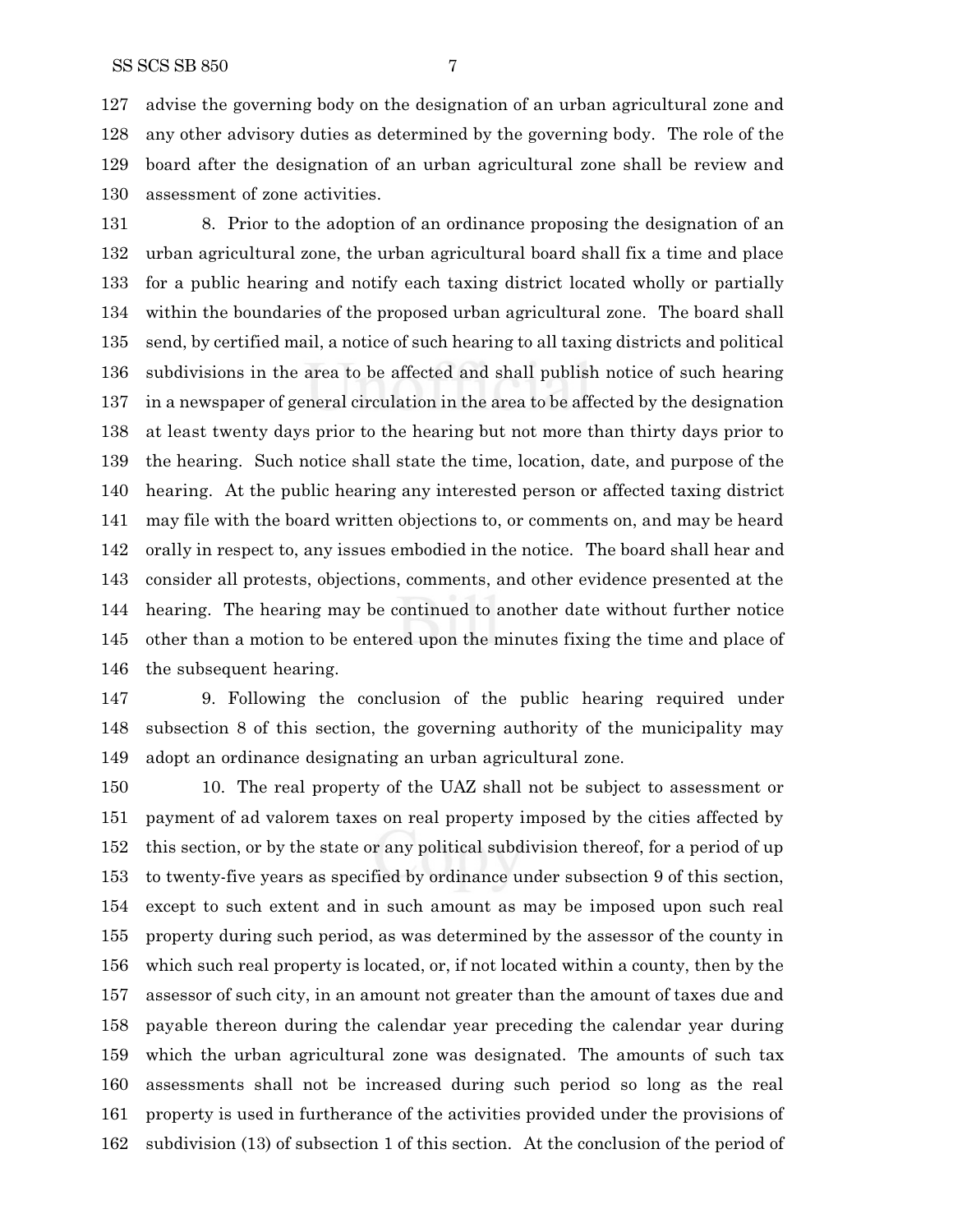abatement provided by the ordinance, the property shall then be reassessed. If only a portion of real property is used as an UAZ, then only that portion of real property shall be exempt from assessment or payment of ad valorem taxes on

such property, as provided by this section.

 11. If the water services for the UAZ are provided by the municipality, the municipality may authorize a grower UAZ to pay wholesale water rates. If available, for the cost of water consumed on the UAZ and pay fifty percent of the standard cost to hook onto the water source.

 12. (1) Any local sales tax revenues received from the sale of agricultural products sold in the UAZ**, or any local sales tax revenues received by a mobile unit associated with a vending UAZ selling agricultural products in the municipality in which the vending UAZ is located,** shall be deposited in the urban agricultural zone fund established in subdivision (2) of this subsection. An amount equal to one percent shall be retained by the director of revenue for deposit in the general revenue fund to offset the costs of collection.

 (2) There is hereby created in the state treasury the "Urban Agricultural Zone Fund", which shall consist of money collected under subdivision (1) of this subsection. The state treasurer shall be custodian of the fund. In accordance with sections 30.170 and 30.180, the state treasurer may approve disbursements. The fund shall be a dedicated fund and, upon appropriation, shall be used for the purposes authorized by this section. Notwithstanding the provisions of section 33.080 to the contrary, any moneys remaining in the fund at the end of the biennium shall not revert to the credit of the general revenue fund. The state treasurer shall invest moneys in the fund in the same manner as other funds are invested. Any interest and moneys earned on such investments shall be credited to the fund. **Fifty percent of fund moneys shall be made available to school districts. The remaining fifty percent of fund moneys shall be allocated to municipalities that have urban agricultural zones based upon the municipality's percentage of local sales tax revenues deposited into the fund. The municipalities shall, upon appropriation, provide fund moneys to urban agricultural zones within the municipality for improvements.** School districts may apply to the department for money in the fund to be used for the development of curriculum on or the implementation of urban farming practices under the guidance of the University of Missouri extension service and a certified vocational agricultural instructor. The funds are to be distributed on a competitive basis